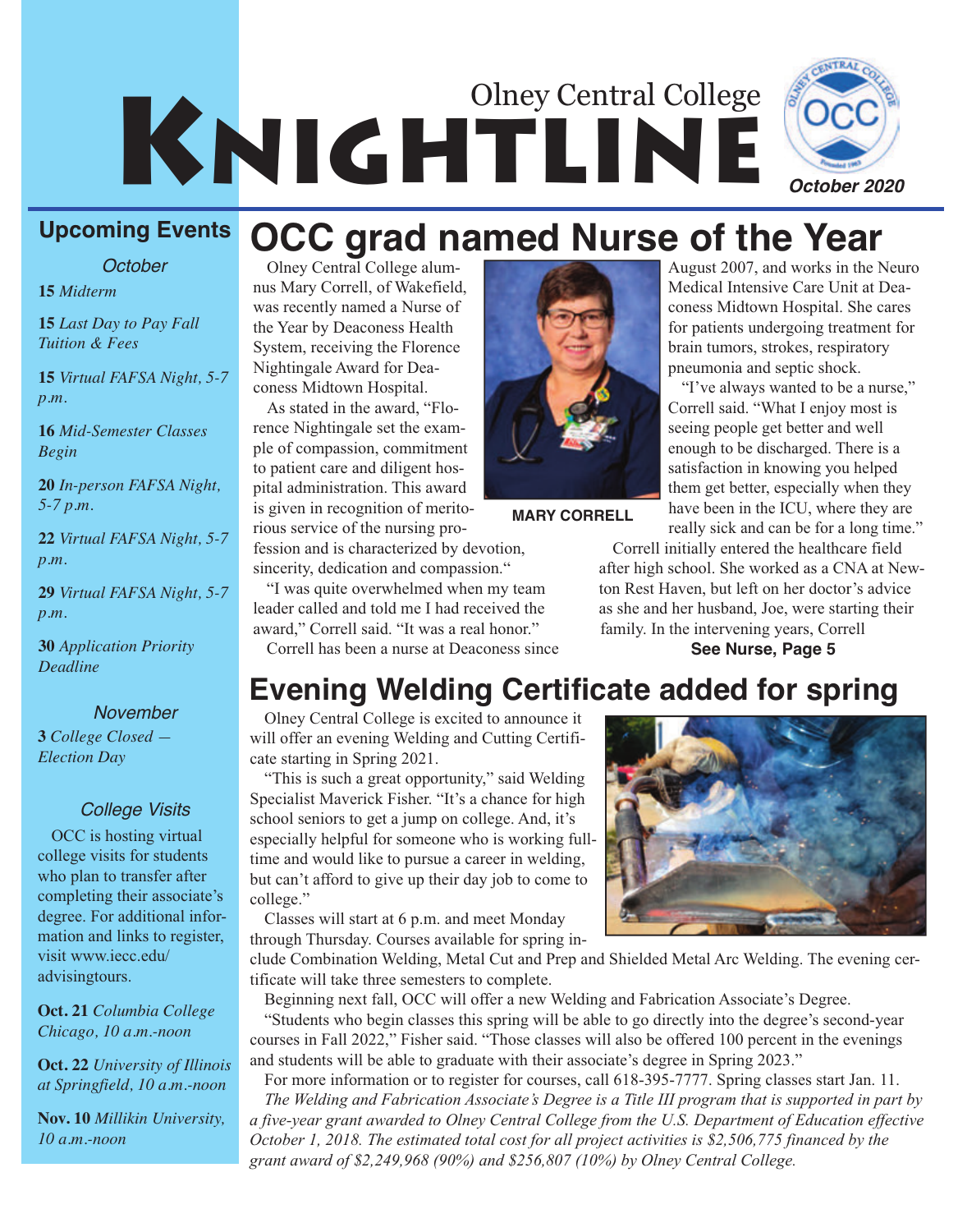# **OCC offering virtual and in-person FAFSA Nights**

Olney Central College is hosting several virtual and in-person FAFSA Nights this month.

Financial Aid can be stressful and the FAFSA can be confusing, but OCC can help. OCC Financial Aid professionals will be available to assist students and parents in filling out and submitting their 2021-2022 FAFSA.

The next in-person FAFSA Night will be from 5 to 7 p.m. on Oct. 20. Appointments are required. Contact Director of Financial Aid Taryn Bunting at 618-395- 7777, ext. 2017, to reserve your 30-minute session.

To limit group size, only one parent or guardian should accompany the student. All participants are asked to wear masks.

To complete the FAFSA application, please bring the following: Student FSA ID, Parent FSA ID and the student and parents' 2019 tax information.

Frontier Community College, Lincoln Trail College, Olney Central College and Wabash Valley College are partnering to offer free virtual FAFSA Nights from 5 to 7 p.m. on Oct. 15, Oct. 22 and Oct. 29. Register online at www.iecc.edu/fafsa to receive the information needed to join the sessions via Zoom. Breakout rooms will be available to meet one-on-one with financial aid professionals.

TrustBank is offering special raffles for those who register for either the in-person or virtual events.



**OCC Financial Aid Coordinator Taryn Bunting and Office Assistant Bobbi Hart-Walka assist students during the first virtual FAFSA Night on Oct. 8. Additional FAFSA Nights will be offered throughout the month.**

# Medical Office Assistant ranked among top online programs

Olney Central College's Medical Office Assistant Program has been recognized as one of the country's top online degrees.

The health-career website BestHealthDegrees.com ranked OCC No. 9 in its List of the Best Online Medical Assistant Associate's Programs for 2020.

"We are excited to hear that our program has been chosen for this award," said Instructor Shasta Bennett. "It is always an honor when the hard work of our faculty and students is recognized."

Programs were ranked based on price, accreditation, reputation and salary potential, using data from the Integrated Postsecondary Education Data System (IPEDS) and Niche, U.S. News and World Report, and other higher education rating publications.

OCC's Medical Office Assistant Degree is designed to prepare medical office assistants, medical transcriptionists, medical receptionists and other related personnel to

meet the needs of area and national medical offices. The program is also offered in a traditional classroom format. Graduates are employed in hospitals, clinics, doctors' offices, insurance companies, health foundations, local industries and Illinois state and U.S. governmental agencies.

"Our Medical Office Assistant Program has been a major asset to Olney Central College," said Instructor Amie Mayhall. "We take pride in updating the program regularly to meet local employer needs. We also strive to offer the program to meet the scheduling demands of our wide array of students."

Medical Office Assistant is one of several medical career programs available at OCC. Others include Health Information Technology, Medical Coding and Medical Transcription.

To learn more about the medical career programs at OCC, contact Mayhall at 618-395-7777, ext. 2229, or by email at mayhalla@iecc.edu.

For more information about BestHealthDegrees.com's rankings, visit https://www.besthealthdegrees.com/online-medicalassistant-associate-degrees.

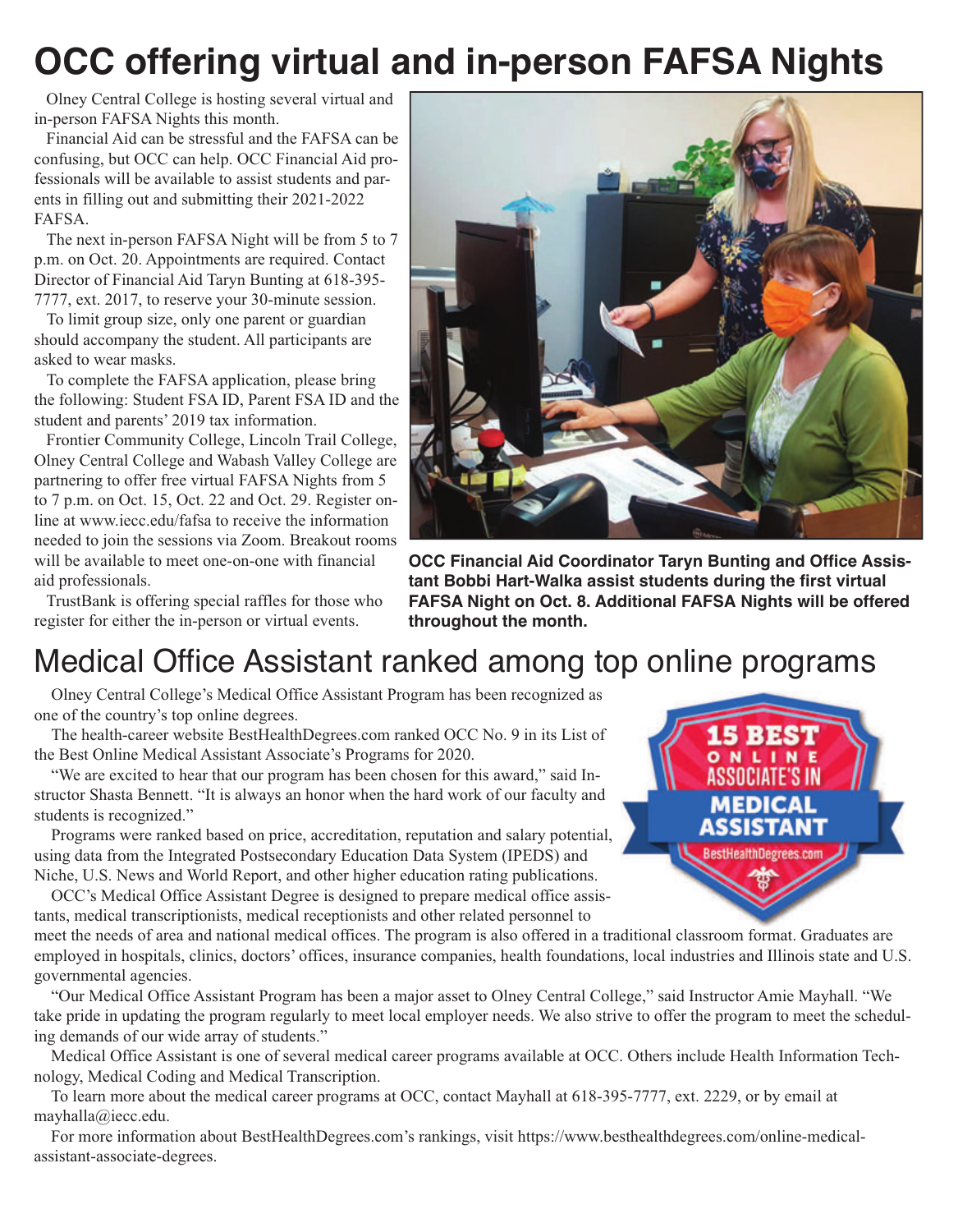

### **Heather Sandy earns award at outdoor painting event**



OCC Art instructor Heather Sandy participated in a plein air painting event Oct. 3, capturing a top award.

Artists gathered at the Foundry Art Centre in St. Charles, Mo., where they completed paintings on location during a five-hour period. Sandy was awarded third-place for her acrylic painting by juror John Troy, who is a Senior Professor of Art and Design at Lindenwood University.

October

dline

College Priority

"The bonus challenge was that it rained on and off for the duration of the event," Sandy added.

COVID-19 precautions were in place for the event with social distancing and face coverings required.

#### **Students encouraged to apply by Oct. 30 priority deadline**

Students are encouraged to apply to OCC and complete their FAFSA before Oct. 30 to be first in line for scholarships.

Students that fill out the application and finish their FAFSA should have an estimated cost of attendance before the holidays.

OCC will offer an in-person FAFSA Night from 5 to 7 p.m. on Oct. 20. Call 618-395-7777, ext. 2017, to register.

Virtual FAFSA Nights will be held from 5 to 7 p.m. on Oct. 15, 22 and 29. Register online at www.iecc.edu/fafsa.

#### **Illinois Eastern Community Colleges**



Apply **Apply early for exclusive access to scholarship and admission opportunities.** 

#### **Paying for College**

**Let us help you get the financial aid you deserve with our FAFSA nights. More info at iecc.edu/fafsa**





Here to Help! **Everyone wants you to succeed, contact us to help you on your journey!**

**www.iecc.edu/priority**

Frontier | Lincoln Trail | Olney Central | Wabash Valley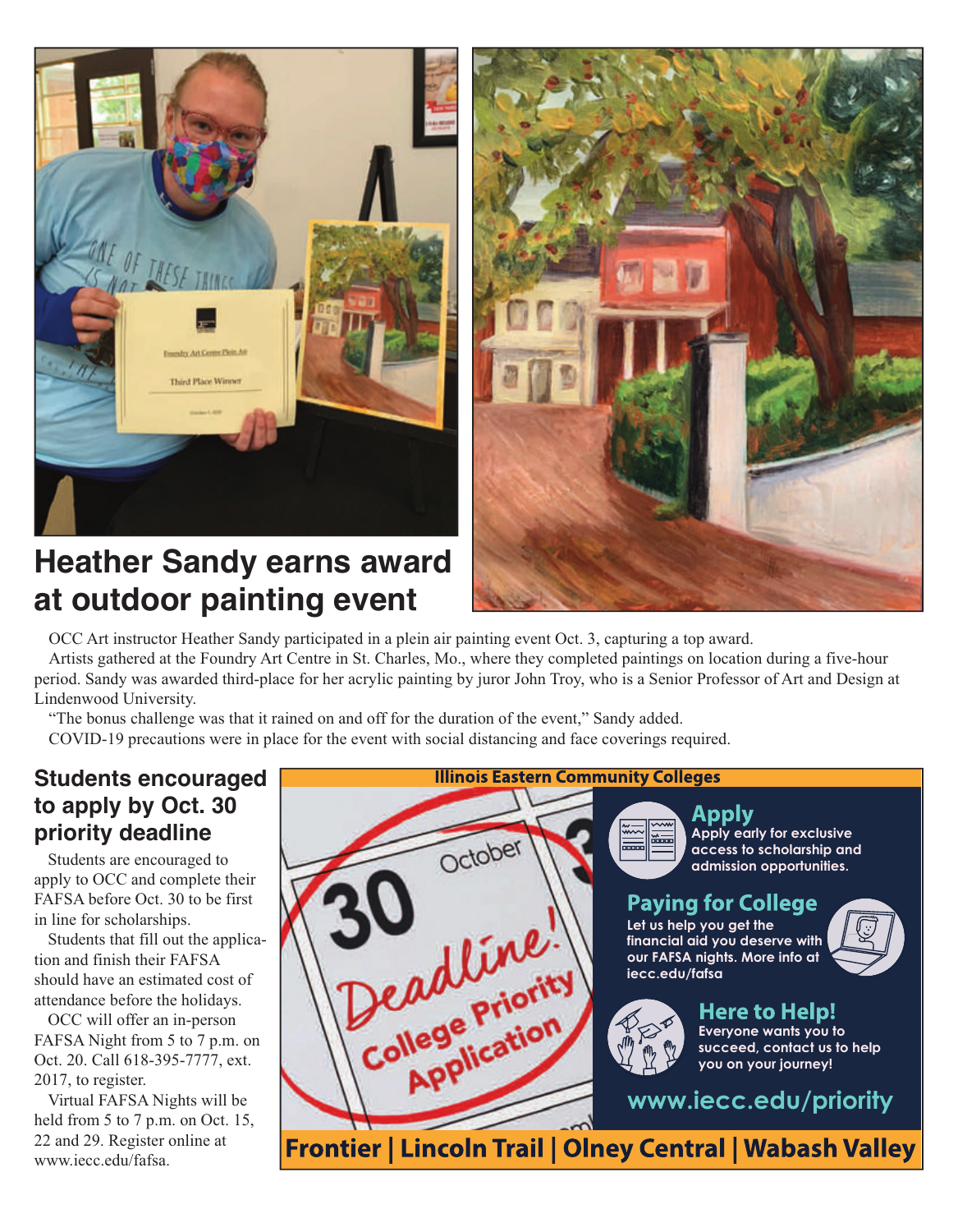## New lab and classroom ready for Welding associate's degree

Olney Central College is ready for the startup of its new Welding and Fabrication Associate's Degree next fall with the completion of a new stateof-the-art lab and classroom at the West Richland Center in Noble.

The renovations are part of a Title III Grant initiative, which includes revamping OCC's welding program to establish an Associate in Applied Science Degree. Work on the former high school welding shop began in June and wrapped up last month.

"There is not a thing in here that isn't brand new," said Welding Specialist Maverick Fisher. "This puts us among the elite welding schools. As far as a quality education, we're as good as the top schools in the country including Hobart (Institute of Welding Technology)."

The new lab features 15 welding booths with Stick, Mig and Tig welding capabilities. Students also have access to aluminum spool guns, which provide a steady and reliable feed for soft aluminum wire.

Other additions are an Ironworker punch press students will utilize in the fabrication class, two industrial-sized band saws and three high-speed pipe bevelers.

"With this equipment, we are getting to the place where students will be able to weld all the time and won't be waiting for metal to cut," Fisher said. "The goal is to get the students as much welding time as possible."

The program also has purchased 20 tons of steel for student use in the lab.

The associate's degree fo-





cuses on fabrication and 6G pipe welding certification. As Certified Welding Inspectors through the American Welding Society, both Fisher and fellow Instructor Curtis Marshall are qualified to award this and other vital credentials to the students.

Fisher said these skills are highly sought after by both local and national employers looking to hire fabricators, pipefitters, boilermakers, ironworkers, steel metal workers and production welders.

The U.S. is currently experiencing a shortage of qualified welders as many employees are reaching retirement age. According to the American Welding Society, the deficit will



**Classroom and lab renovations are now complete for the new Welding and Fabrication Associate's Degree, which will begin next fall in the West Richland Center.** 

reach 400,000 workers by 2024.

OCC is making it easier for individuals to pursue a career in welding by offering an evening Welding and Cutting Certificate beginning in January. Classes will meet at 6 p.m. and be offered Monday through Thursday.

"This is an opportunity for people who are interested in welding to come to college without giving up their day jobs," Fisher said.

Students who begin classes in the spring will be able to enter the second-year courses for the associate's degree in Fall 2022. Those classes will also be offered in the evenings and students will be able to graduate

with their associate's degree in Spring 2023.

Students who have already received a welding certificate at OCC or Lincoln Trail College can earn their associate's degree by simply completing the second-year coursework.

For more information or to enroll in the program, call 618- 395-7777.

*The Title III program is supported in part by a five-year grant awarded to Olney Central College from the U.S. Department of Education effective October 1, 2018. The estimated total cost for all project activities is \$2,506,775 financed by the grant award of \$2,249,968 (90%) and \$256,807 (10%) by Olney Central College.*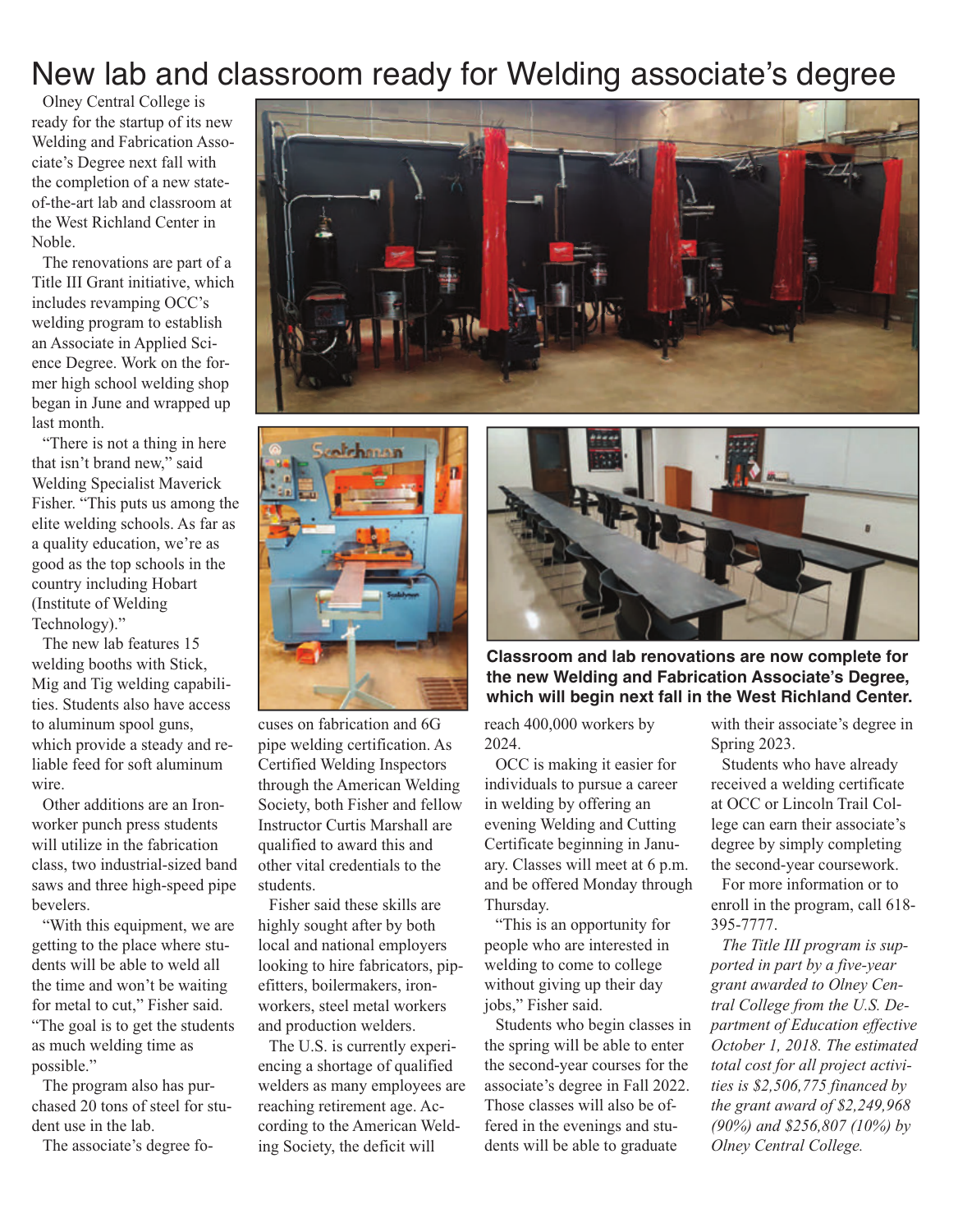### **Basketball program hosts Golf Scramble**

The OCC basketball program hosted the 2020 Coach Gene Duke Memorial Golf Scramble on Sept. 12.

The program fund-raiser at the Richland Country Club drew 20 teams and 31 hole sponsors. The winning team of Gary Cardinal, Pat Ryan, Dick Steinman, Jason Glover and Reese Glover shot 13 under par. The next closest score was 10 under par, shot by multiple teams.

Winner of the longest putt was Bryce Labhart. Winner of closest to the pin was Kyle Sancken. Winners of the speed hole with a time of one minute and four seconds were AJ Sharp, Jason Martinez, Patrick Molitor, and Tyler Danilson.

Each competition winner received gear donated by TJ Wheeler, who is a rep for Eastbay Sports, OCC Bookstore and OCC Baseball.



of \$364.

The meal was donated by Donita Forneris, Betsy Elliott, Doug and Jodi Schneider, Brenda Glover, Janet Everette, Jessica Vandyke, Lauren McClain and Bobbi Hart-Walka.

"This was such a great day for our basketball program," said Coach Casey Wyllie. "We couldn't have asked for a better day or turnout for this event. Thank you to Richland Country Club for allowing us to have this event on a Saturday. Also a

huge thank you to everyone that donated the meal, donated prizes, played and sponsored holes."

Wyllie added, "Today was such a great reminder that the program is so much bigger than ourselves. People from all over came to support our program and that type of commitment doesn't go unnoticed. Alumni, local businesses, family and friends made this day very special and we are already looking forward to next year."

Remington Riccolo won the 50/50 raffle

# **Register now for mid-semester classes starting Oct. 16**

Several fall mid-semester classes will start Oct. 16. Midsemester courses are ideal for students who may have dropped a class this fall or for those who want to complete a course in just 8 weeks.

Students looking to earn a humanities credit will have the opportunity to enroll in ART 1141 Cinema Appreciation with Instructor Heather Sandy. This is the first time the course has been offered in an 8-week format.

Sandy is excited to teach the class where students will view and discuss films including Spike Lee's highly acclaimed "Do The Right Thing" and Diablo Cody's coming of age tale "Juno."

Mid-semester math classes include MTH 1102 College Algebra

# **Nurse** *Continued from Page 1*

provided in-home care and started her own seamstry business. It was Correll's children, Adam and Brenna, who convinced her to pursue her nursing degree.

"My kids talked me into going back to school," she said. "I started college with Adam, and Brenna and I graduated together in May 2007. It was hard. I hadn't been in school for 20 years and I had to learn to study all over again."

Correll is glad she chose to earn her nursing degree at OCC.

"I have no regrets," she said. "It is a tough program, but good. The instructors were very helpful. I got acquainted with people in class and four of us formed a study group. Now, I wish I had gone back to school sooner. I would never have done it if not for the encouragement of my kids and Joe."

During her career, Correll worked in a medical/surgical unit for five years. She also served on a medical/surgical/renal unit before transferring to the Neuro ICU.

"We are like family," Correll said of her coworkers. "We are all friends and we take care of each other."

and MTH 1105 Trigonometry. Both classes will be taught by Lisa Benson. Instructor Tammie Bohnhoff will teach MTH 1103 Liberal Arts Math.

Online courses available include:

PLS 2101 Government of the U.S. and SOC 2102 Social Problems and Trends, both with David Denton

ENG 1101 Introduction to Composition with Kelly Payne ACC 1203 QuickBooks II with John Kendall

PRE 0420 Intermediate Algebra and REM 0420 Basic Mathematics, both with Jon Lafikes

For more information or to register, contact Student Services at 618-395-7777.

> Most recently, Correll has been caring for patients in the COVID-19 ICU Respiratory Unit.

> "It has been very stressful because we lose a lot of patients," she said. "It has been hard on our psyche. It is hard to describe. No one really understands the mental and physical toll it takes. We have patients on ventilators, paralyzed. They are extremely sick and it is happening every day. It's also hard because they can't have their families with them so we become their family. We are the ones who have to help keep them upbeat and positive."